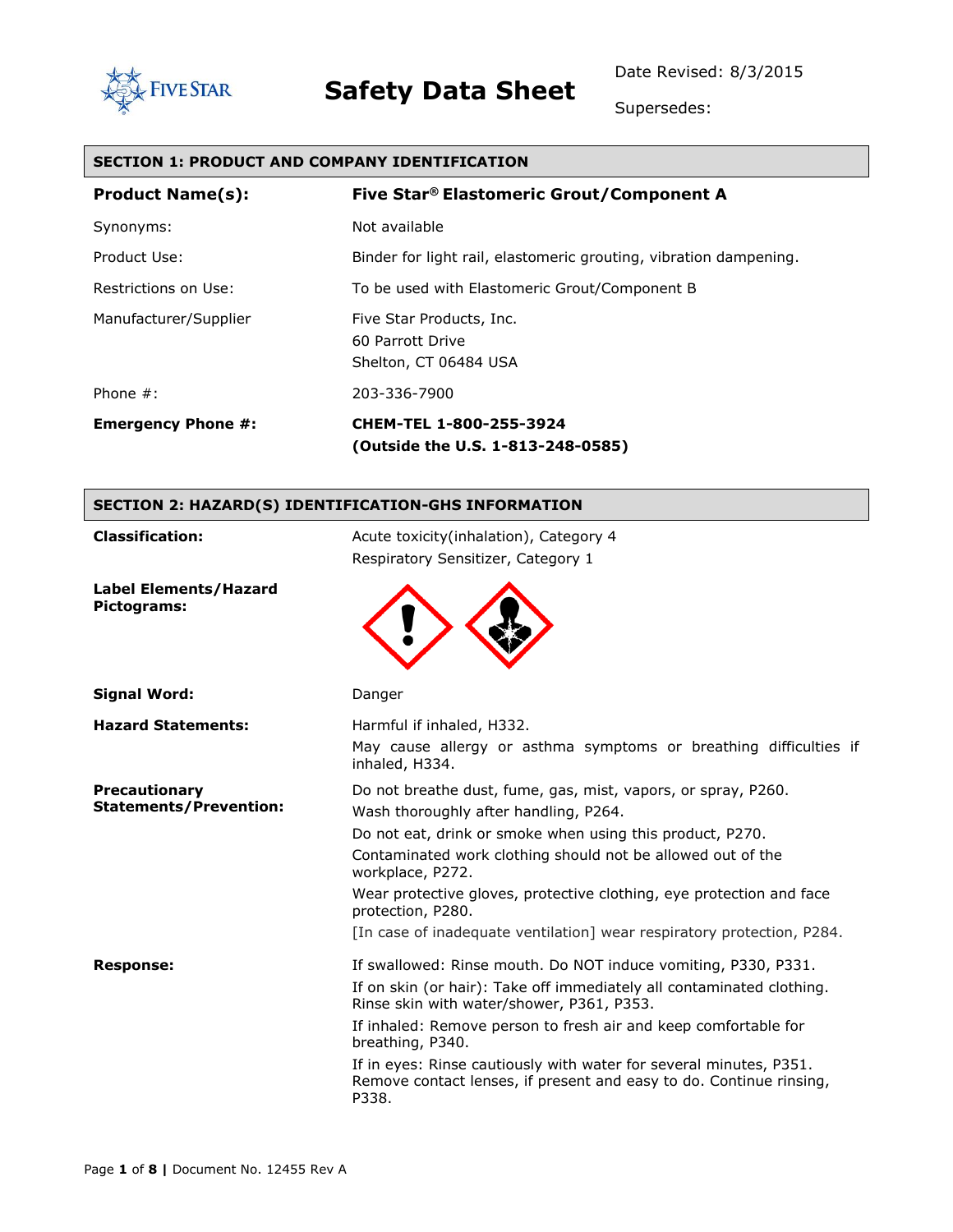| <b>IVE STAR</b>                                    | <b>Safety Data Sheet</b>                                                                                                             | Date Revised: 8/3/2015<br>Supersedes: |
|----------------------------------------------------|--------------------------------------------------------------------------------------------------------------------------------------|---------------------------------------|
|                                                    |                                                                                                                                      |                                       |
|                                                    | Immediately call a poison center or doctor, P310.<br>If skin irritation or rash occurs, P333: Get medical advice/attention,<br>P313. |                                       |
|                                                    | If experiencing respiratory symptoms, P342: Call a poison center or<br>doctor, P310. Wash contaminated clothing before reuse, P363.  |                                       |
| Storage:                                           | Store locked up.                                                                                                                     |                                       |
| Disposal:                                          | Dispose of contents/container in accordance with applicable regional,<br>national, and local laws and regulations.                   |                                       |
| <b>Hazards Not Otherwise</b><br><b>Classified:</b> | Not applicable                                                                                                                       |                                       |
| <b>Ingredients with Unknown</b><br>Toxicity:       | Not applicable                                                                                                                       |                                       |

| <b>SECTION 3: COMPOSITION/INFORMATION ON INGREDIENTS</b> |                                |         |         |
|----------------------------------------------------------|--------------------------------|---------|---------|
| <b>Hazardous</b><br>Ingredient(s)                        | <b>Common</b><br>Name/Synonyms | CAS No. | % wt/wt |
| Polyurethane prepolymer                                  | Not available                  | TS      | 99.9 ہ  |

| <b>SECTION 4: FIRST AID MEASURES</b> |                                                                                                                                                                                                                                                         |  |
|--------------------------------------|---------------------------------------------------------------------------------------------------------------------------------------------------------------------------------------------------------------------------------------------------------|--|
| Inhalation:                          | If inhaled: Remove person to fresh air and keep comfortable for<br>breathing. If experiencing respiratory symptoms call poison center or<br>doctor.                                                                                                     |  |
| Eye Contact:                         | If in eyes: Rinse cautiously with water for at least 30 minutes. Remove<br>contact lenses, if present and easy to do. Continue rinsing.<br>Immediately call a poison center or doctor.                                                                  |  |
| <b>Skin Contact:</b>                 | If on skin (or hair): Take off immediately all contaminated clothing.<br>Rinse skin with water/shower for at least 15 minutes. Immediately<br>call a poison center or doctor if irritation develops. Wash<br>contaminated clothing before reuse.        |  |
| Ingestion:                           | If swallowed: Rinse mouth. Do NOT induce vomiting. Immediately call<br>a poison center or doctor. If vomiting occurs naturally, have victim lean<br>forward to reduce the risk of aspiration. Never give anything by mouth<br>to an unconscious person. |  |
| <b>General Advice:</b>               | In case of accident or if you feel unwell, seek medical advice<br>immediately (show the label or SDS where possible).                                                                                                                                   |  |
| <b>Note to Physicians:</b>           | Symptoms may not appear immediately.                                                                                                                                                                                                                    |  |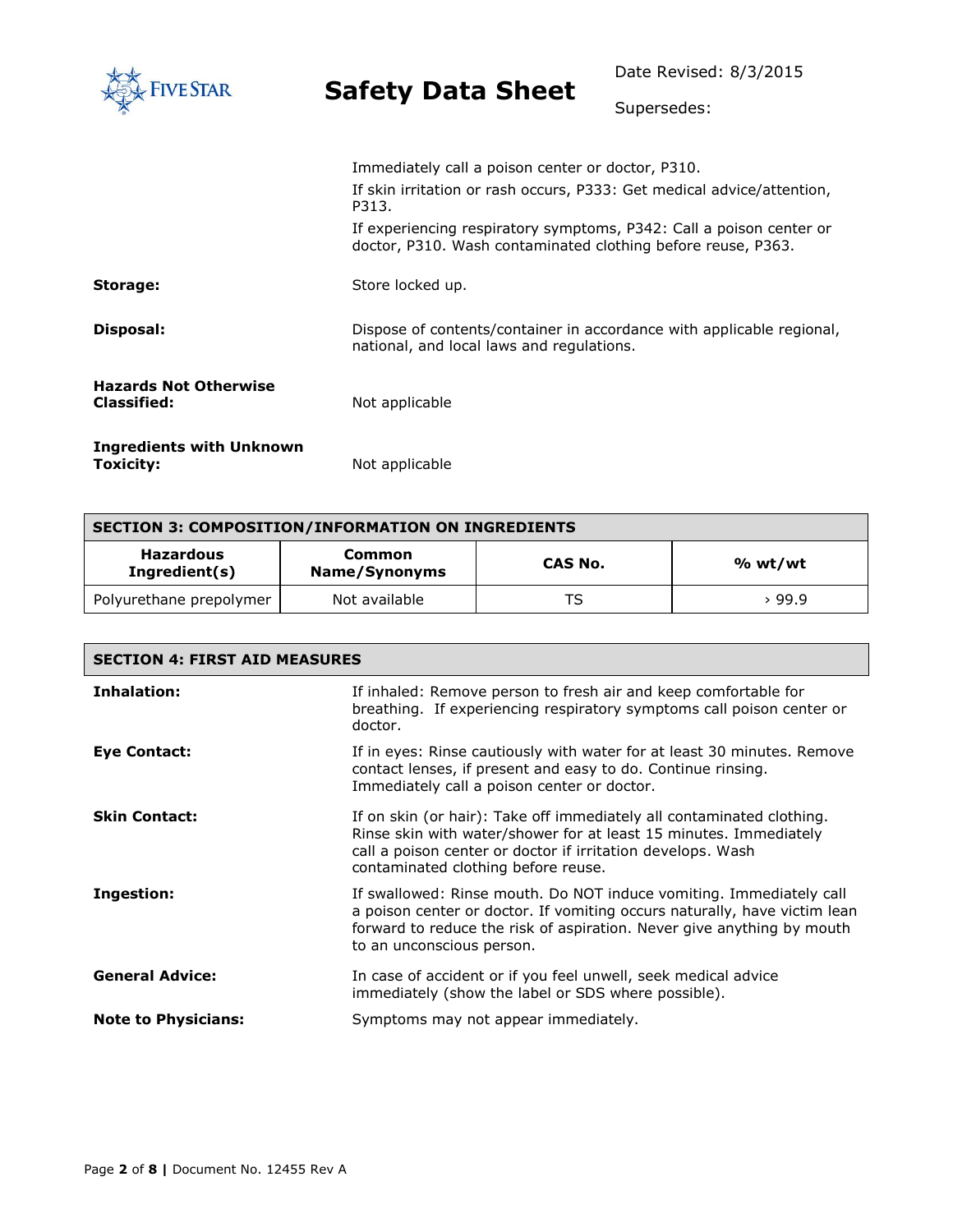

Supersedes:

| <b>SECTION 5: FIRE-FIGHTING MEASURES</b>                 |                                                                             |  |
|----------------------------------------------------------|-----------------------------------------------------------------------------|--|
| <b>Flammability and Explosion</b><br><b>Information:</b> | Not flammable or combustible by OSHA/WHMIS criteria.                        |  |
| <b>Sensitivity to Mechanical</b><br>Impact:              | Not available                                                               |  |
| <b>MEANS OF EXTINCTION</b>                               |                                                                             |  |
| <b>Suitable Extinguishing Media:</b>                     | Use water spray, alcohol-resistant foam, dry chemical or carbon<br>dioxide. |  |
| Unsuitable Extinguishing                                 |                                                                             |  |
| Media:                                                   | Not available.                                                              |  |
| <b>Protection of Firefighters:</b>                       | Wear self-contained breathing apparatus for fire-fighting if necessary.     |  |

| <b>SECTION 6: ACCIDENTAL RELEASE MEASURES</b>     |                                                                                                                                                                                                                                                                                                                                                                                                                                    |  |
|---------------------------------------------------|------------------------------------------------------------------------------------------------------------------------------------------------------------------------------------------------------------------------------------------------------------------------------------------------------------------------------------------------------------------------------------------------------------------------------------|--|
| <b>Emergency Procedures:</b>                      | Uncontrolled releases should be responded to by trained personnel<br>using pre-planned procedures. Proper protective equipment should be<br>used. In case of a spill, clear the affected area, protect people, and<br>respond with trained personnel. Eliminate all ignition sources.                                                                                                                                              |  |
| <b>Personal Precautions:</b>                      | Use personal protective equipment. Avoid breathing vapors, mist, or<br>gas. Ensure adequate ventilation. When respirators are required, select<br>NIOSH/OSHA approved based on actual or potential airborne<br>concentrations in accordance with latest OSHA and/or ANSI<br>recommendations.                                                                                                                                       |  |
| <b>Environmental Precautions:</b>                 | Prevent further leakage or spillage if safe to do so. Do not let product<br>enter drains. Discharge into the environment must be avoided.                                                                                                                                                                                                                                                                                          |  |
| <b>Methods for</b><br><b>Containment/Cleanup:</b> | Prepare a decontamination solution of 1-5% liquid detergent and 5%<br>concentrated ammonium hydroxide in water. Treat spill area with<br>decontamination solution, using about 10 parts solution to 1 part spill<br>and allow to react 10 minutes for small spills and up to 48 hours for<br>larger spills. Carbon dioxide will evolve leaving insoluble and inert<br>polyuria. Dispose of residue in appropriate waste container. |  |
| <b>Other Information:</b>                         | See Section 13 for disposal considerations.                                                                                                                                                                                                                                                                                                                                                                                        |  |

| <b>SECTION 7: HANDLING AND STORAGE</b> |                                                                                                                                                                                                                                                                                                                                         |  |
|----------------------------------------|-----------------------------------------------------------------------------------------------------------------------------------------------------------------------------------------------------------------------------------------------------------------------------------------------------------------------------------------|--|
| Handling:                              | Do not swallow. Do not breathe mist, vapors, or spray. Do not get in<br>eyes, on skin, or on clothing. Wash thoroughly after handling. Do not<br>eat, drink, or smoke when using this product. Contaminated work<br>clothing should not be allowed out of workplace. See Section 8 for<br>information on Personal Protective Equipment. |  |
| Storage:                               | Store locked up. Store away from incompatible materials. See Section<br>10 for information on incompatible materials. Keep out of reach of<br>children.                                                                                                                                                                                 |  |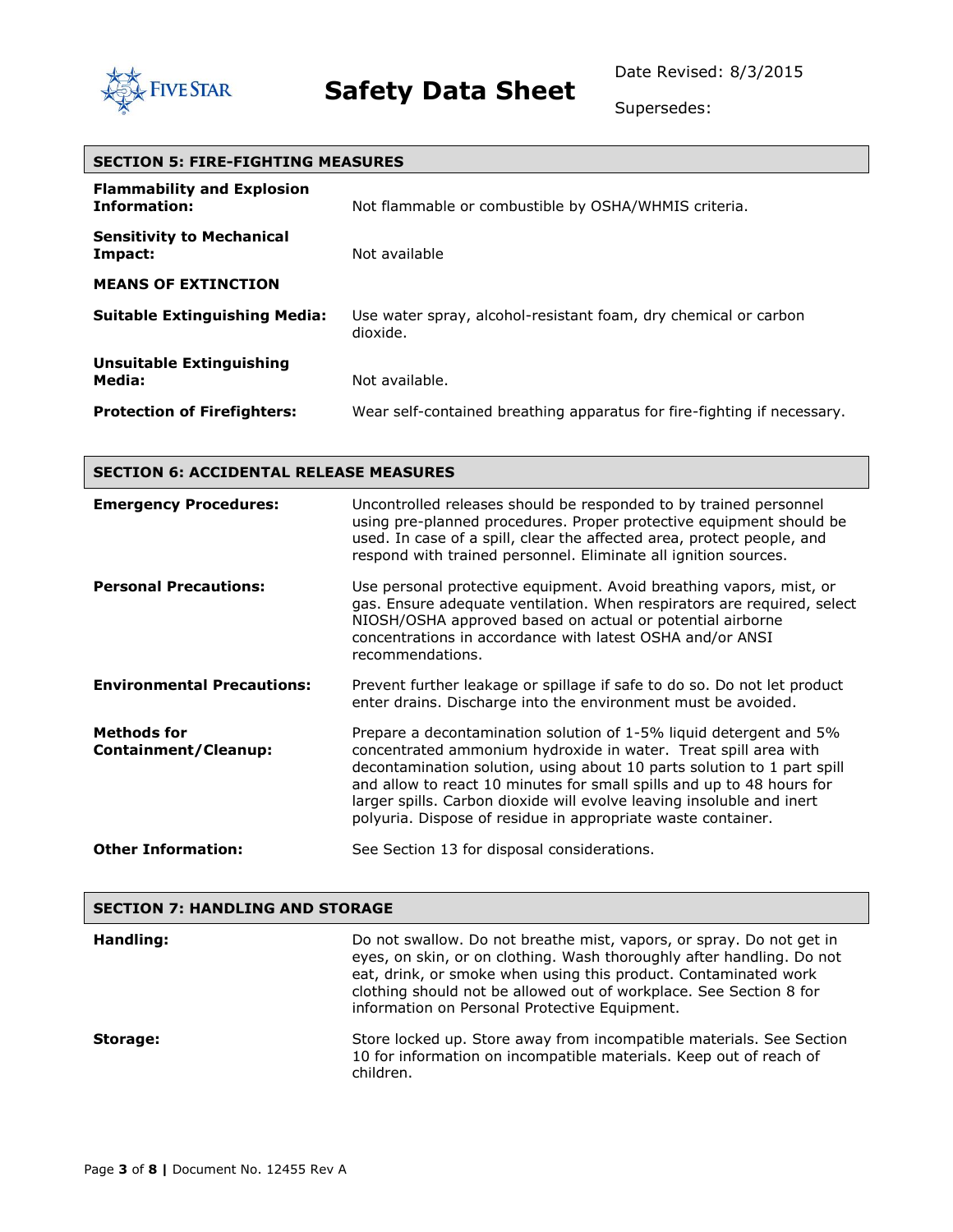

Г

Supersedes:

| <b>SECTION 8: EXPOSURE CONTROLS/PERSONAL PROTECTION</b> |                                |                                                                                                                                                                                                                                                                               |                     |
|---------------------------------------------------------|--------------------------------|-------------------------------------------------------------------------------------------------------------------------------------------------------------------------------------------------------------------------------------------------------------------------------|---------------------|
| <b>Exposure Guidelines</b>                              |                                |                                                                                                                                                                                                                                                                               |                     |
| Component                                               | CAS No.                        | <b>ACGIH</b>                                                                                                                                                                                                                                                                  | <b>OSHA</b>         |
| Polyurethane prepolymer                                 | <b>TS</b>                      | No TLV established.                                                                                                                                                                                                                                                           | No PEL established. |
| PEL: Permissible Exposure Limit                         | TLV: Threshold Limit Value     |                                                                                                                                                                                                                                                                               |                     |
| <b>Engineering Controls:</b>                            | Not normally required.         |                                                                                                                                                                                                                                                                               |                     |
| PERSONAL PROTECTIVE EQUIPMENT (PPE)                     |                                |                                                                                                                                                                                                                                                                               |                     |
| <b>Eye Protection:</b>                                  | Personal Protective Equipment. | Safety glasses. Use equipment for eye protection that meets the<br>standards referenced for OSHA regulations in 29 CFR 1910.133 for                                                                                                                                           |                     |
| <b>Respiratory Protection:</b>                          |                                | Not required for properly ventilated areas.                                                                                                                                                                                                                                   |                     |
| <b>Hand Protection:</b>                                 | information.                   | Wear protective gloves. Rubber or polyethylene material is<br>recommended. Consult manufacturer specifications for further                                                                                                                                                    |                     |
| <b>Skin and Body Protection:</b>                        | should be worn.                | Wear protective clothing. Clothing with full length sleeves and pants                                                                                                                                                                                                         |                     |
| <b>General Hygiene</b><br><b>Considerations:</b>        |                                | Handle according to established industrial hygiene and safety practices.<br>Provide readily accessible eye wash stations and safety showers. Wash<br>at end of shift and before eating, smoking, or using the toilet. Remove<br>contaminated clothing and launder or discard. |                     |

| <b>SECTION 9: PHYSICAL AND CHEMICAL PROPERTIES</b> |                                     |  |
|----------------------------------------------------|-------------------------------------|--|
| Appearance:                                        | Honey colored, clear liquid         |  |
| Color:                                             | Straw yellow                        |  |
| Odor:                                              | Semi Sweet                          |  |
| <b>Odor Threshold:</b>                             | Not available                       |  |
| <b>Physical State:</b>                             | liquid                              |  |
| pH:                                                | Not Applicable                      |  |
| <b>Melting Point / Freezing Point:</b>             | Not available                       |  |
| <b>Initial Boiling Point:</b>                      | Not available                       |  |
| <b>Boiling Point:</b>                              | $> 250^{\circ}$ C (482°F)           |  |
| <b>Flash Point:</b>                                | $>160^{\circ}$ C (320 $^{\circ}$ F) |  |
| <b>Evaporation Rate:</b>                           | Not Applicable                      |  |
| Flammability (solid, gas):                         | Not Available                       |  |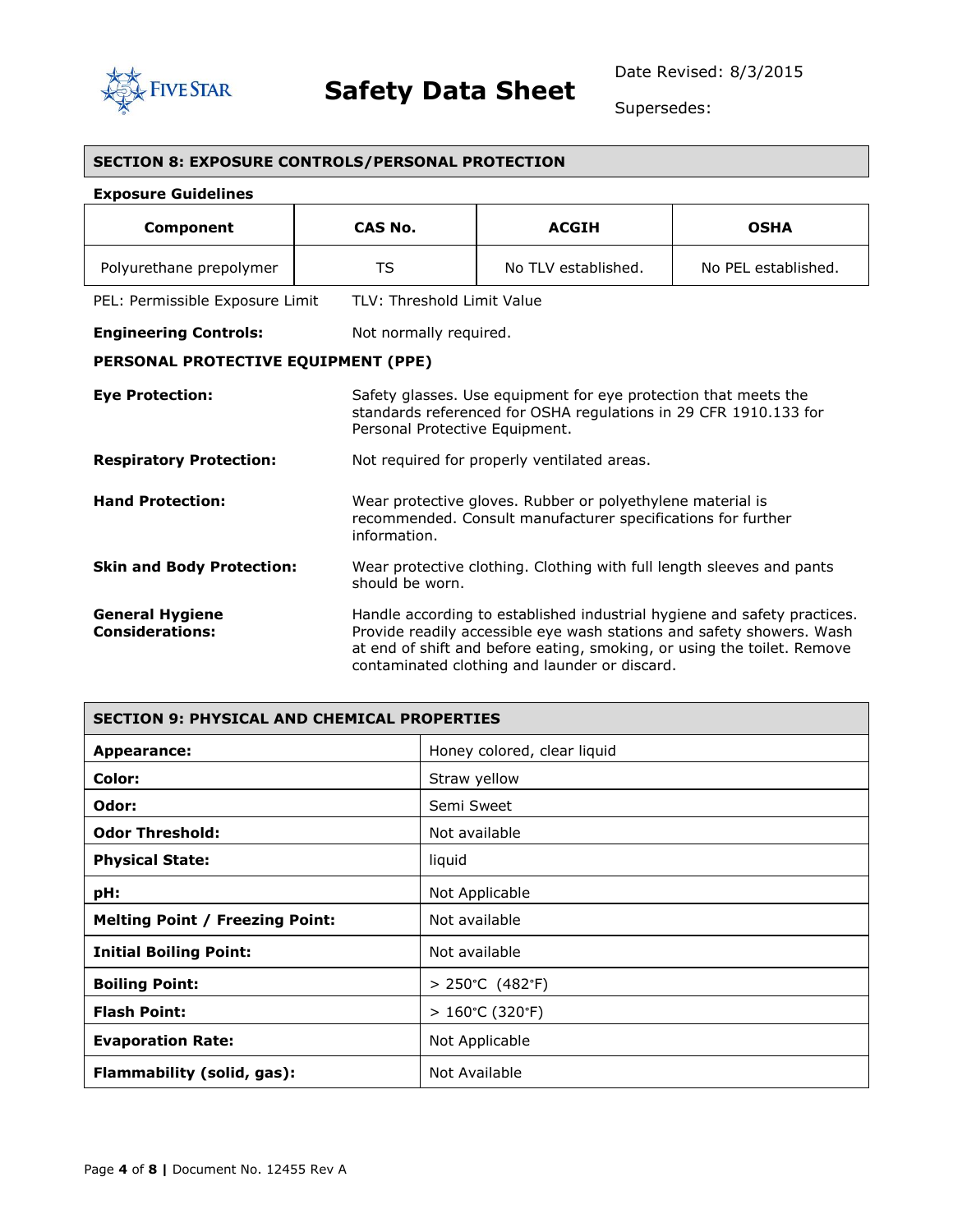

Date Revised: 8/3/2015

Supersedes:

| <b>Lower Flammability Limit:</b>              | Not Available  |
|-----------------------------------------------|----------------|
| <b>Upper Flammability Limit:</b>              | Not Available  |
| <b>Vapor Pressure:</b>                        | $< 1.00$ mm Hg |
| <b>Vapor Density:</b>                         | 1 (Air = $1$ ) |
| <b>Relative Density:</b>                      | 1.05           |
| Solubility:                                   | Insoluble      |
| Partition Coefficient: n-Octanol/Water:       | Not available  |
| <b>Auto-ignition Temperature:</b>             | Not available  |
| <b>Decomposition Temperature:</b>             | Not available  |
| <b>Viscosity:</b>                             | 4000 cps       |
| Percent Volatile, wt.%:                       | $0\%$          |
| VOC Content, wt.%:                            | $0\%$          |
| <b>Density:</b>                               | 1.05           |
| <b>Coefficient of Water/Oil Distribution:</b> | Not available  |

| <b>SECTION 10: STABILITY AND REACTIVITY</b>          |                                                                                                                                      |  |
|------------------------------------------------------|--------------------------------------------------------------------------------------------------------------------------------------|--|
| <b>Chemical Stability:</b>                           | Stable under normal conditions.                                                                                                      |  |
| <b>Possibility of Hazardous</b><br><b>Reactions:</b> | Hazardous decomposition products may include CO, CO <sub>2</sub> , smoke, toxic<br>vapors.                                           |  |
| <b>Conditions to Avoid:</b>                          | Water, hydroxyl compounds, or excessive heat under uncontrolled<br>conditions may result in sufficient pressure to burst containers. |  |
| <b>Incompatible Materials:</b>                       | Oxidizing agents, alcohols                                                                                                           |  |

### **SECTION 11: TOXICOLOGICAL INFORMATION**

| <b>Acute Toxicity</b>                           |                                                                          |  |
|-------------------------------------------------|--------------------------------------------------------------------------|--|
| <b>Primary Irritant Effect</b><br>On the Skin:  | Mild irritant to skin and mucous membranes.                              |  |
| <b>Primary Irritant Effect</b><br>On the Eye:   | Mild irritating effect.                                                  |  |
| Sensitization:                                  | Sensitizing effect through inhalation is possible by prolonged exposure. |  |
| <b>Additional Toxicological</b><br>Information: | $LCSO(4hr):$ > 99 mg/l inhalation, Rat                                   |  |
| <b>Sensitization:</b>                           | Sensitization possible by inhalation.                                    |  |
| <b>Repeated Dose Toxicity:</b>                  | Repeated exposures may result in respiratory sensitivity.                |  |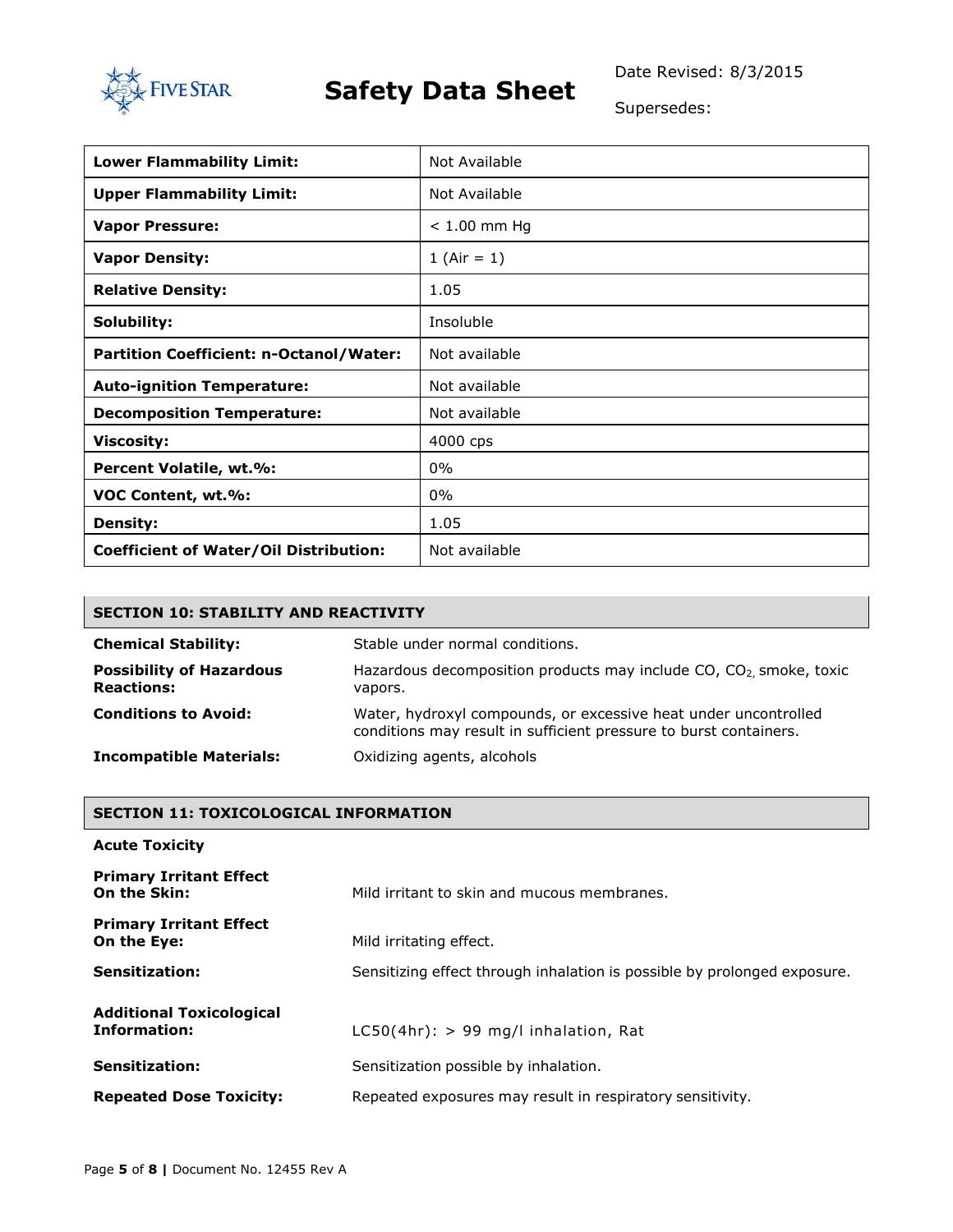

Supersedes:

### **SECTION 12: ECOLOGICAL INFORMATION**

| <b>Toxicity</b>                          |                                            |
|------------------------------------------|--------------------------------------------|
| <b>Aquatic Toxicity:</b>                 | Not available.                             |
| <b>Persistence and</b><br>Degradability: | Not available.                             |
| <b>Bio-accumulative Potential:</b>       | Not available.                             |
| <b>Mobility in Soil:</b>                 | Not available.                             |
| <b>Ecotoxical Effects Remark:</b>        | Not available.                             |
| <b>Additional Ecological Info.</b>       |                                            |
| <b>General Notes:</b>                    | Not available.                             |
| <b>PBT Assessment:</b>                   | Not available.                             |
| <b>vPvB Assessment:</b>                  | Not available.                             |
| <b>Other Adverse Effects:</b>            | No further relevant information available. |

#### **SECTION 13: DISPOSAL CONSIDERATIONS**

| <b>Waste Treatment Methods:</b>                      | Hardened material is considered general construction waste. |
|------------------------------------------------------|-------------------------------------------------------------|
| <b>Uncleaned Packaging</b><br><b>Recommendation:</b> | Disposal must be made according to official regulations.    |

#### **SECTION 14: TRANSPORT INFORMATION**

| <b>US DEPARTMENT of</b><br><b>TRANSPORTATION (DOT)</b>                                        |               |
|-----------------------------------------------------------------------------------------------|---------------|
| <b>Proper Shipping Name:</b>                                                                  | Not regulated |
| Class:                                                                                        | None          |
| UN #:                                                                                         | None          |
| <b>Packing Group:</b>                                                                         | None          |
| <b>CANADA Transportation of</b><br><b>Dangerous Goods (TDG)</b>                               |               |
| <b>Proper Shipping Name:</b>                                                                  | Not regulated |
| Class:                                                                                        | None          |
| UN #:                                                                                         | None          |
| <b>Packing Group:</b>                                                                         | None          |
| <b>INTERNATIONAL AIR</b><br><b>TRANSPORTATION Proper</b><br><b>Shipping Name (ICAO/IATA):</b> | Not regulated |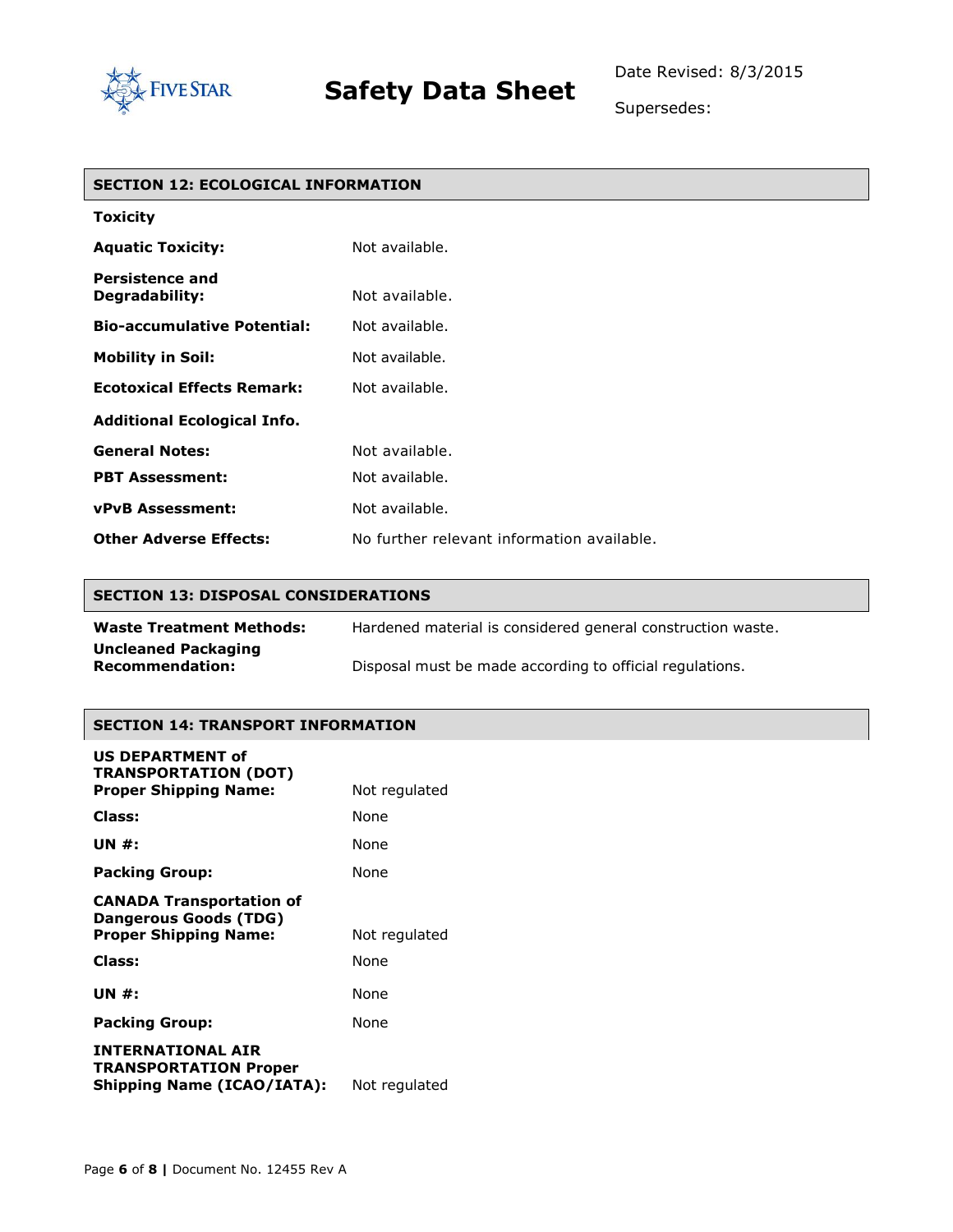

Supersedes:

| Class:                                                                    | None          |
|---------------------------------------------------------------------------|---------------|
| UN $#$ :                                                                  | None          |
| <b>Packing Group:</b>                                                     | None          |
| <b>WATER TRANSPORTATION</b><br><b>Proper Shipping Name</b><br>(IMO/IMDG): | Not regulated |
| Class:                                                                    | None          |
| UN $#$ :                                                                  | None          |
| <b>Packing Group:</b>                                                     | None          |
| <b>Marine Pollutant:</b>                                                  | None          |

### **SECTION 15: REGULATORY INFORMATION**

| <b>CHEMICAL INVENTORIES</b>  |                                                                                                                                                                                                                 |                         |  |  |
|------------------------------|-----------------------------------------------------------------------------------------------------------------------------------------------------------------------------------------------------------------|-------------------------|--|--|
| US (TSCA):                   | Included on Inventory.                                                                                                                                                                                          |                         |  |  |
| <b>CANADA (DSL):</b>         | Included on Inventory.                                                                                                                                                                                          |                         |  |  |
| <b>FEDERAL REGULATIONS</b>   |                                                                                                                                                                                                                 |                         |  |  |
| <b>CANADA:</b>               | This product has been classified in accordance with the hazard criteria of<br>the Controlled Products Regulations and the MSDS contains all the<br>information required by the Controlled Products Requlations. |                         |  |  |
| <b>WHMIS Classification:</b> | Class D2A - Respiratory sensitization                                                                                                                                                                           |                         |  |  |
| <b>UNITED STATES:</b>        | This SDS had been prepared to meet the U.S. OSHA Hazard<br>Communication Standard, 29 CFR 1910.1200                                                                                                             |                         |  |  |
| <b>SARA Title III:</b>       | There are no SARA Hazards per Section 312(40 CFR 370) and no<br>components above 'de minimus' level per Section 313 (40 CFR 372).                                                                               |                         |  |  |
| <b>STATE REGULATIONS</b>     |                                                                                                                                                                                                                 |                         |  |  |
| <b>Massachusetts</b>         | US Massachusetts Commonwealth's Right-to-Know Las (Appendix A to<br>105 Code of Massachusetts Regulations Section 670.000)                                                                                      |                         |  |  |
| Component:<br>None           | CAS No.<br>n/a                                                                                                                                                                                                  | <b>RTK List:</b><br>n/a |  |  |
| <b>New Jersey</b>            | US New Jersey Worker and Community Right-to-Know Act (New Jersey<br>Statute Annotated Section 34:5A-5)                                                                                                          |                         |  |  |
| <b>Component:</b>            | <b>CAS No.</b>                                                                                                                                                                                                  | <b>RTK List:</b>        |  |  |
| None                         | n/a                                                                                                                                                                                                             | n/a                     |  |  |
| Pennsylvania                 | US Pennsylvania Worker and Community Right-to-Know Law (34 Pa.<br>Code Chap. 301-323)                                                                                                                           |                         |  |  |
| Component<br>None            | <b>CAS No.</b><br>n/a                                                                                                                                                                                           | <b>RTK List:</b><br>n/a |  |  |
|                              |                                                                                                                                                                                                                 |                         |  |  |